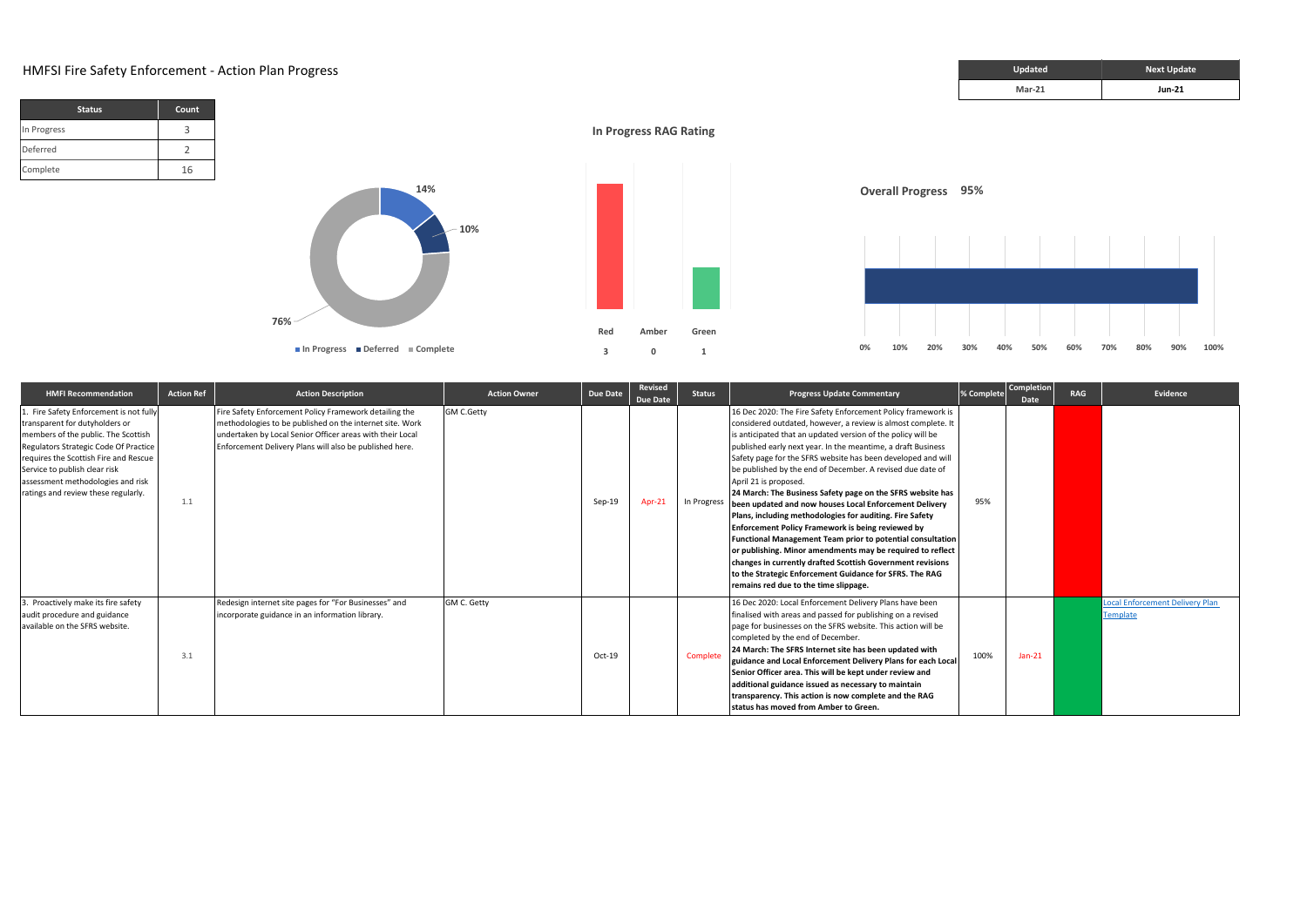| 14. There is a policy void which offers<br>some risk to the Service. The Service<br>should strengthen and document its<br>policy, and procedures where<br>relevant, in respect of; the other<br>legislation referred to in section 3;<br>the determination of disputes; and<br><b>Alterations Notices.</b>                                                                                                                                     | 14.1 | GM C. Getty<br>Develop and publish procedure detailing the Enforcement,<br>including for Alterations Notices and appeals procedures for<br>Scottish Fire and Rescue Service and the disputes procedure in<br>accordance with the Fire (Scotland) Act.                                                                                                                                                                                                                | $Oct-19$      | $May-21$      | In Progress     | 16 Dec 2020: Due to resourcing issues and competing<br>workloads within Fire Safety Enforcement and Legal this action<br>remains outstanding and is subject to ongoing discussion. Due<br>to the time slippage, this action has now been given a red RAG<br>status.<br>24 March: Details on procedures for disputes have been<br>published on the 'For Businesses Page' of the SFRS internet.<br>The Enforcement Procedure has been delayed further due to<br>outcomes following the Cameron House Fire Investigation,<br>discussions with the Crown Office and Procurator Fiscal<br>Service and amendments to guidance are due out from the<br>Scottish Government. Due to the time slippage this action<br>remains at red RAG status and revised due date of May-21<br>has been proposed.                                                                                                                                                                                                                                                                                                                                                                                                               | 85%  |  |                                                                                                                                                                                                                                                                           |
|------------------------------------------------------------------------------------------------------------------------------------------------------------------------------------------------------------------------------------------------------------------------------------------------------------------------------------------------------------------------------------------------------------------------------------------------|------|----------------------------------------------------------------------------------------------------------------------------------------------------------------------------------------------------------------------------------------------------------------------------------------------------------------------------------------------------------------------------------------------------------------------------------------------------------------------|---------------|---------------|-----------------|-----------------------------------------------------------------------------------------------------------------------------------------------------------------------------------------------------------------------------------------------------------------------------------------------------------------------------------------------------------------------------------------------------------------------------------------------------------------------------------------------------------------------------------------------------------------------------------------------------------------------------------------------------------------------------------------------------------------------------------------------------------------------------------------------------------------------------------------------------------------------------------------------------------------------------------------------------------------------------------------------------------------------------------------------------------------------------------------------------------------------------------------------------------------------------------------------------------|------|--|---------------------------------------------------------------------------------------------------------------------------------------------------------------------------------------------------------------------------------------------------------------------------|
| 15. The Service should introduce a<br>protocol explaining its relationships<br>and involvement in fire safety in<br>major sports grounds and ensure that<br>its staff follow this protocol and work<br>in line with the responsibilities in Part<br>3 of the 2005 Act.                                                                                                                                                                         | 15.1 | Provide a consistent policy within Scottish Fire and Rescue<br>GM C. Getty<br>Service for the support, if required, to Local Authorities in the<br>inspection and adequacy of fire safety within sports grounds.                                                                                                                                                                                                                                                     | <b>Dec-19</b> | <b>Dec-21</b> | In Progress     | 16 Dec 2020: City of Glasgow Local Senior Officer Area are<br>continuing to work closely with Glasgow City Council on this<br>issue. However, progress has been delayed due to staffing<br>issues within the local authority and an ability to agree<br>boundaries of powers in stadia. Due to the time slippage, this<br>action has now been given a red RAG status.<br>24 March: Drafted Memorandum of Understanding<br>submitted to SFRS by Glasgow City Council about the<br>regulation of safety within sports grounds. This is still being<br>reviewed and will form part of wider discussions with Legal<br>and COSLA to ensure a consistent approach. Progress had<br>been previously delayed due to staffing issues within the<br>local authority and an ability to agree boundaries of powers<br>in stadia. Due to the time slippage, this action remains at red<br>RAG status and a revised due date has been proposed. At<br>this moment in time, the exact work required to complete<br>this action remains uncertain whilst we await discussions<br>with COSLA. It is, however, anticipated that this action will be<br>completed by the end of the year regardless of the route<br>forward | 30%  |  |                                                                                                                                                                                                                                                                           |
| 6. There is a disconnect between<br>policy, the scheduling of fire safety<br>audits and performance reporting<br>and we recommend that Scottish Fire<br>and Rescue Service uses the same<br>system for both scheduling and<br>reporting and that this should be<br>based on relative risk scores using the<br>categories and methodology used by<br>the Scottish Fire and Rescue Service<br>in the annual fire safety statistical<br>bulletin. | 6.2  | Research and determine the suitability of a new methodology $\left  \text{GM C. Getty} \right $<br>for the programming of further audits following an initial<br>assessment. Current methodology is dated and utilises Fire<br>Service Emergency Cover (FSEC) risk data which is no longer<br>supported. This will require new scoring of audit form,<br>calculation of data and evidence based risk information to feed<br>in to an overall score for future audits | $Mar-20$      |               | <b>Deferred</b> | 17 June 2020: The system and Risk Based Inspection<br>Programme has been reviewed and some improvements<br>made. This action has been progressed as far a possible for<br>now.<br>As at 6.1 further development work will continue through the<br>NFCC, the timescale for which is out with our control. This<br>action will be noted as Deferred and will be reviewed by June<br>2021 to establish new timescales for completion.                                                                                                                                                                                                                                                                                                                                                                                                                                                                                                                                                                                                                                                                                                                                                                        |      |  | Development work to progress this<br>action is being carried out by the<br>NFCC and, as such, the timescales are<br>out with our control.<br>This action will be noted as Deferred<br>and will be reviewed by June 2021<br>to establish new timescales for<br>completion. |
| 9. The terminology used in the SFRS<br>premises risk methodology needs to<br>be changed to improve<br>understanding and remove<br>inconsistency. Specifically the Service<br>should abandon the use of risk band<br>names and generic premises names -<br>both of these currently allow<br>misinterpretation or<br>misunderstanding.                                                                                                           | 9.1  | Scope the potential for categorising premises and risk bands<br><b>GM C. Getty</b><br>and how risk is calculated. Any change to risk calculations will<br>require extensive supporting evidence and a public<br>consultation. Scope the possibility of reporting by risk levels as<br>opposed to risk bands where considered to remain an<br>appropriate way of categorising risk.                                                                                   | $Mar-20$      |               | <b>Deferred</b> | 17 June 2020: The terminology for risk banding is underpinned<br>within our evidence based RBIP for the time being. This action<br>has been progressed as far as possible just now.<br>As at 6.1 further development work will continue through the<br>NFCC, the timescale for which is out with our control. This<br>action will be noted as Deferred and will be reviewed by June<br>2021 to establish new timescales for completion.                                                                                                                                                                                                                                                                                                                                                                                                                                                                                                                                                                                                                                                                                                                                                                   |      |  | Development work to progress this<br>action is being carried out by the<br>NFCC and, as such, the timescales are<br>out with our control.<br>This action will be noted as Deferred<br>and will be reviewed by June 2021<br>to establish new timescales for<br>completion. |
| 2. Produce fire safety audit guidance<br>which is clear and understandable for<br>dutyholders.                                                                                                                                                                                                                                                                                                                                                 | 2.1  | Pre audit letter to be designed to detail process of audit and<br><b>GM C. Getty</b><br>what to expect.                                                                                                                                                                                                                                                                                                                                                              | $Mar-18$      |               | Complete        |                                                                                                                                                                                                                                                                                                                                                                                                                                                                                                                                                                                                                                                                                                                                                                                                                                                                                                                                                                                                                                                                                                                                                                                                           | 100% |  | Pre audit letters developed,<br>published and are being sent to<br>Dutyholders by Fire Safety<br><b>Enforcement Teams.</b>                                                                                                                                                |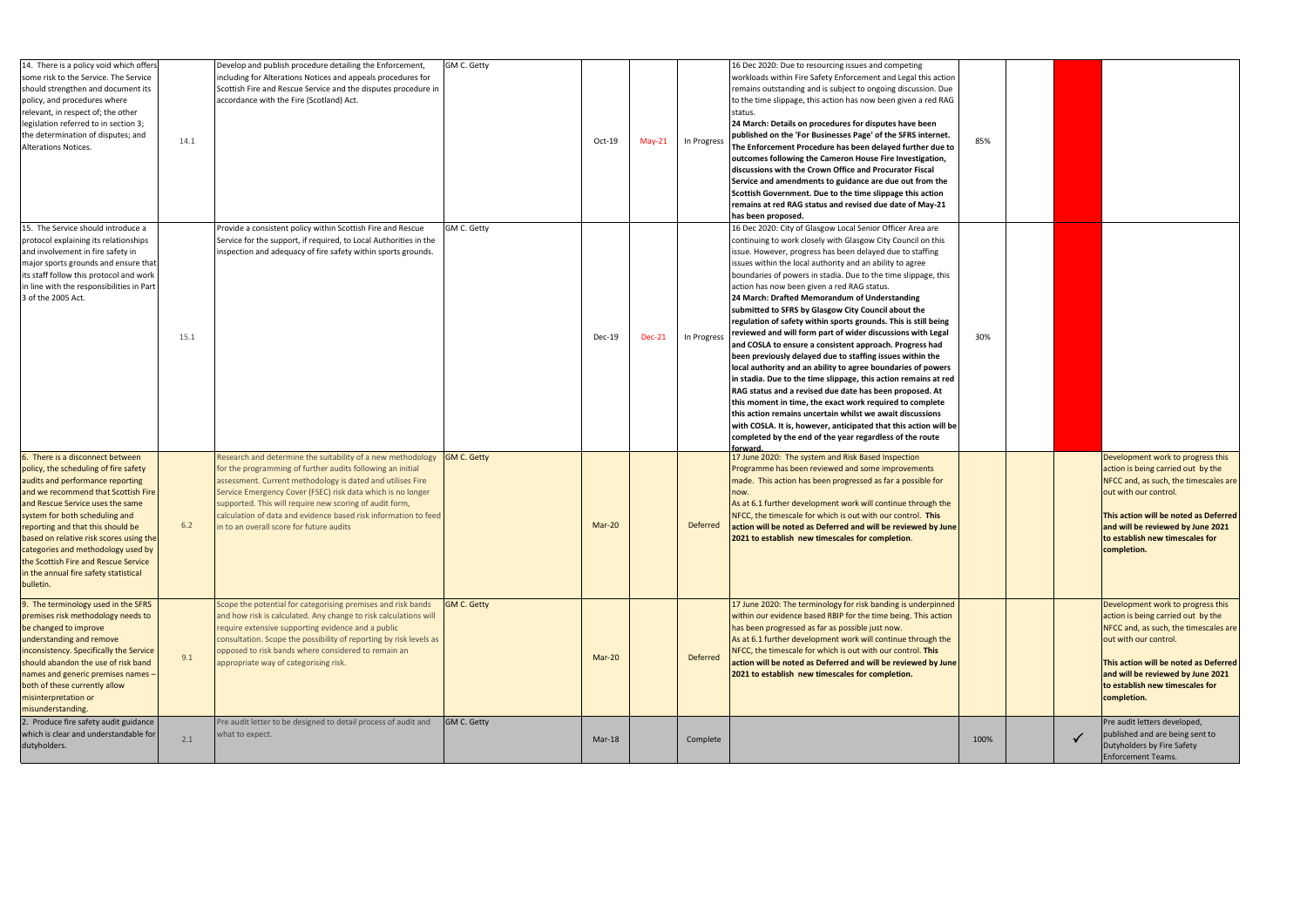| 2. Produce fire safety audit guidance<br>which is clear and understandable for<br>dutyholders.                                                                                                                                                                                                                                                                                                                                                                                                                                                                                 | 2.2 | Local Enforcement Delivery Plans to incorporate audit<br>methodology and be published by Local Senior Officers once<br>created for the forthcoming year.                                                                                                                                                                                                                                                                                                                          | <b>GM C. Getty</b> | $Sep-19$ | Complete | 100% | Apr-20 | LEDP template detailing audit<br>guidance and methodology has been<br>produced and being used by LSO<br>areas to plan forthcoming audit<br>activity. In addition, a pre audit letter<br>has been created and should be<br>issued prior to audits explaining full<br>audit process to Dutyholders. |
|--------------------------------------------------------------------------------------------------------------------------------------------------------------------------------------------------------------------------------------------------------------------------------------------------------------------------------------------------------------------------------------------------------------------------------------------------------------------------------------------------------------------------------------------------------------------------------|-----|-----------------------------------------------------------------------------------------------------------------------------------------------------------------------------------------------------------------------------------------------------------------------------------------------------------------------------------------------------------------------------------------------------------------------------------------------------------------------------------|--------------------|----------|----------|------|--------|---------------------------------------------------------------------------------------------------------------------------------------------------------------------------------------------------------------------------------------------------------------------------------------------------|
| 4. SFRS to improve its written<br>communication with duty holders in<br>line with the Scottish Regulators<br><b>Strategic Code of Practice</b><br>requirement to communicate<br>effectively. The Service should also<br>introduce changes to address the<br>issues regarding letter content, listed<br>in section 4.5 of the HMFSI report.                                                                                                                                                                                                                                     | 4.1 | Plan training events for all Local Senior Officer areas,<br>emphasising the need for clear communications and avoidance<br>of additional information that may be supplementary to any<br>audits put on letters following visits or other reason for<br>contact. Where recommendations are made by Fire Safety<br>Enforcement Officers, explanations of why they are made<br>should be given.                                                                                      | <b>GM C. Getty</b> | Apr-19   | Complete | 100% |        | Training event carried out. P&P<br>Directorates provides support as<br>required. Letters have been drafted<br>and new templates ensure clarity<br>between any requirements and<br>recommendations made. Feedback<br>site created and dutyholders<br>informed.                                     |
| 4. SFRS to improve its written<br>communication with duty holders in<br>line with the Scottish Regulators<br><b>Strategic Code of Practice</b><br>requirement to communicate<br>effectively. The Service should also<br>introduce changes to address the<br>issues regarding letter content, listed<br>in section 4.5 of the HMFSI report.                                                                                                                                                                                                                                     | 4.2 | FSE Directorate team to support local areas in production of<br>further templates and give guidance where required                                                                                                                                                                                                                                                                                                                                                                | <b>GM C. Getty</b> | $Mar-18$ | Complete | 100% |        | Templates amended and distributed<br>to areas. Further training and<br>guidance will continue to be<br>delivered at Service Delivery Area<br>meetings.                                                                                                                                            |
| 5. The priority and scheduling of fire<br>safety audits is fragmented with<br>different and conflicting statements<br>and systems, and inconsistent<br>practice at a local level. The Service<br>should ensure that its national<br>priority-setting is followed locally.<br>And while PPED is a useful resource<br>for recording fire safety audits, if it is<br>to have any function as a scheduling<br>tool it needs to be consistent with<br>national policy, have the flexibility to<br>be changed when policy changes, and<br>contain a record of all known<br>premises. | 5.1 | 1. Ensure statement of requirements for new enforcement<br>database system is reflected when user testing is carried out<br>promoting audit workloads for officers according to risk.<br>Current system has information relating to framework<br>premises and audit dates that must be transferred to new<br>system when operational. As a catch all, Local Senior Officer<br>areas must identify all Policy Framework premises and ensure<br>the system promotes them for audit. | <b>GM C. Getty</b> | Apr-19   | Complete | 100% |        | New PPED System is now live and<br>operational for recording FSE activity.<br>Information has been transferred<br>successfully from the legacy system.                                                                                                                                            |
| 5. The Service should ensure that its<br>national priority-setting is followed<br>locally. If PPED is to have any function<br>as a scheduling tool it needs to be<br>consistent with national policy, have<br>the flexibility to be changed when<br>policy changes, and contain a record<br>of all known premises.                                                                                                                                                                                                                                                             | 5.2 | Ensure Local Senior Officers take accountability for identifying GM C. Getty<br>local risk and incorporating Directorate guidance (Core Audit<br>Activity) into the Local Enforcement Delivery Plans.                                                                                                                                                                                                                                                                             |                    | Jul-18   | Complete | 100% |        | Policy Framework and template Local<br><b>Enforcement Delivery Plans</b><br>developed and distributed.<br>Statement of Requirements<br>completed for new PPED system.                                                                                                                             |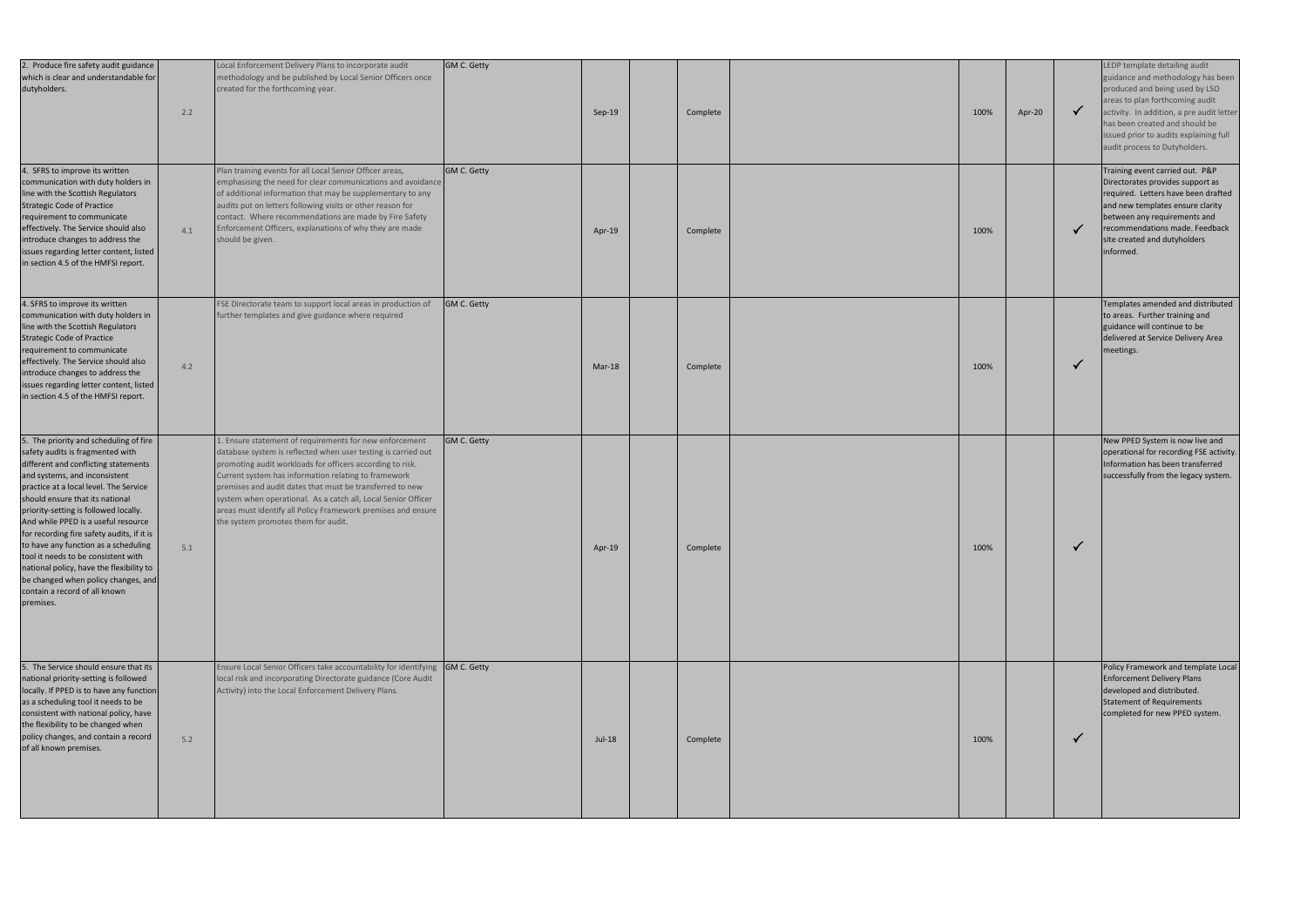| 5. The Service should ensure that its<br>national priority-setting is followed<br>locally. If PPED is to have any function<br>as a scheduling tool it needs to be<br>consistent with national policy, have<br>the flexibility to be changed when<br>policy changes, and contain a record<br>of all known premises.                                                                                                                             | 5.3  | The methodology for the rescheduling of audits will be<br>reviewed to determine whether there is a more appropriate<br>means to prioritise risk. Following this review, the new PPED<br>system will reflect any changes and resources within Fire<br>Safety Enforcement reviewed to ensure sufficient personnel<br>are available in the right places to address local risk. This risk<br>based resourcing will be evidence led. (Linked to<br>Recommendation 6). | GM C. Getty        | Mar-20   | Complete |                                                                                                                                                                                                                                                                                                                                                                                                                                             | 100% | <b>Jun-20</b> |              | PPED 2 system (Access restricted to<br>users only)<br><b>SFRS Gazetteer</b><br>Reporting tool training document<br>supporting local development of<br>LEDPs.                                                                                                                                                                                                                                                                                                                       |
|------------------------------------------------------------------------------------------------------------------------------------------------------------------------------------------------------------------------------------------------------------------------------------------------------------------------------------------------------------------------------------------------------------------------------------------------|------|------------------------------------------------------------------------------------------------------------------------------------------------------------------------------------------------------------------------------------------------------------------------------------------------------------------------------------------------------------------------------------------------------------------------------------------------------------------|--------------------|----------|----------|---------------------------------------------------------------------------------------------------------------------------------------------------------------------------------------------------------------------------------------------------------------------------------------------------------------------------------------------------------------------------------------------------------------------------------------------|------|---------------|--------------|------------------------------------------------------------------------------------------------------------------------------------------------------------------------------------------------------------------------------------------------------------------------------------------------------------------------------------------------------------------------------------------------------------------------------------------------------------------------------------|
| 6. There is a disconnect between<br>policy, the scheduling of fire safety<br>audits and performance reporting<br>and we recommend that Scottish Fire<br>and Rescue Service uses the same<br>system for both scheduling and<br>reporting and that this should be<br>based on relative risk scores using the<br>categories and methodology used by<br>the Scottish Fire and Rescue Service<br>in the annual fire safety statistical<br>bulletin. | 6.1  | Scope the potential for categorising premises and risk bands<br>and how risk is calculated. Any change to risk calculations will<br>require extensive supporting evidence and a public<br>consultation. Scope the possibility of reporting by risk levels<br>exposed to risk bands where considered to remain an<br>appropriate way of categorising risk.                                                                                                        | <b>GM C. Getty</b> | Mar-20   | Complete | 17 June 2020: Although this action is complete, further<br>development work will continue with NFCC and other partner<br>FRS to determine a consistent and national approach that is<br>flexible to specific FRS across the country that will direct and<br>inform a revised SFRS risk based inspection program.<br>To monitor further developments, this action will be noted as<br>an archived action and will be revisited by June 2021. | 100% | Apr-20        | $\checkmark$ | Statistical performance reporting by<br>PDS due to be released for 2020.<br>(Email from PDS confirming the<br>action has been resolved)<br>LEDP Template and completed<br>delivery plans.<br>Release of PPED2 system in April<br>2019.                                                                                                                                                                                                                                             |
| 7. There is a substantial amount of<br>enforcement effort made in respect<br>of premises which have relatively<br>adequate fire safety measures and/or<br>have low levels of relative risk. The<br>Service should place less emphasis on<br>auditing such premises.                                                                                                                                                                            | 7.1  | Ensure templates for Local Enforcement Delivery Plans are<br>distributed and support areas in their formulation for the<br>forthcoming year. Support Prevention and Protection<br>Managers through Local Performance Meetings and<br>Prevention & Protection Managers meetings with reports<br>demonstrating the resultant risk from audits where Fire Safety<br>Enforcement Officers are being deployed.                                                        | <b>GM C. Getty</b> | Jul-18   | Complete |                                                                                                                                                                                                                                                                                                                                                                                                                                             | 100% |               |              | Local Enforcement Delivery Plan<br>templates have been produced and<br>disseminated to Local Senior Officer<br>Areas. Support given to Prevention<br>and Protection Managers with local<br>support meetings available upon<br>request.                                                                                                                                                                                                                                             |
| 8. The Service should place less<br>emphasis on quantity (the use of<br>personal fire safety audit targets) and<br>place more emphasis on quality of<br>work and effectiveness.                                                                                                                                                                                                                                                                | 8.1  | Incorporate into training events the focus for quality of audit<br>detail in the reports and look at ways that will allow more time<br>to complete paperwork following audits such as mobile<br>platforms.                                                                                                                                                                                                                                                       | <b>GM C. Getty</b> | $Mar-19$ | Complete |                                                                                                                                                                                                                                                                                                                                                                                                                                             | 100% |               |              | Guidance given to areas to reduce<br>the number of lower risk audits and<br>this has been assisted by the recent<br>House Multiple Occupancy (HMO)<br>auditing procedure. New PPED<br>system will allow capability for<br>mobile platforms.                                                                                                                                                                                                                                        |
| 10. The Service should continue to<br>move towards the conversion of<br>uniformed enforcement posts to non-<br>uniformed, and introduce career<br>progression opportunity for non-<br>uniformed staff.                                                                                                                                                                                                                                         | 10.1 | Determine where Local Senior Officer areas cannot fill their<br>current structure within Fire Safety Enforcement and consider<br>alternative options to expand upon the non-uniformed cadre<br>of officers.                                                                                                                                                                                                                                                      | <b>GM C. Getty</b> | Jun-19   | Complete |                                                                                                                                                                                                                                                                                                                                                                                                                                             | 100% |               |              | A review has been undertaken and<br>analysis of vacancies that can support<br>delivery in areas. Local LSO areas are<br>continuing to advertise like for like to<br>maintain a blend, though have<br>increased the ratio of non uniformed<br>to unformed where attraction of<br>posts have been difficult. This will<br>remain dynamically reviewed and<br>form part of the overall P&P review in<br>the following year period, in line with<br>competency and risk rating review. |